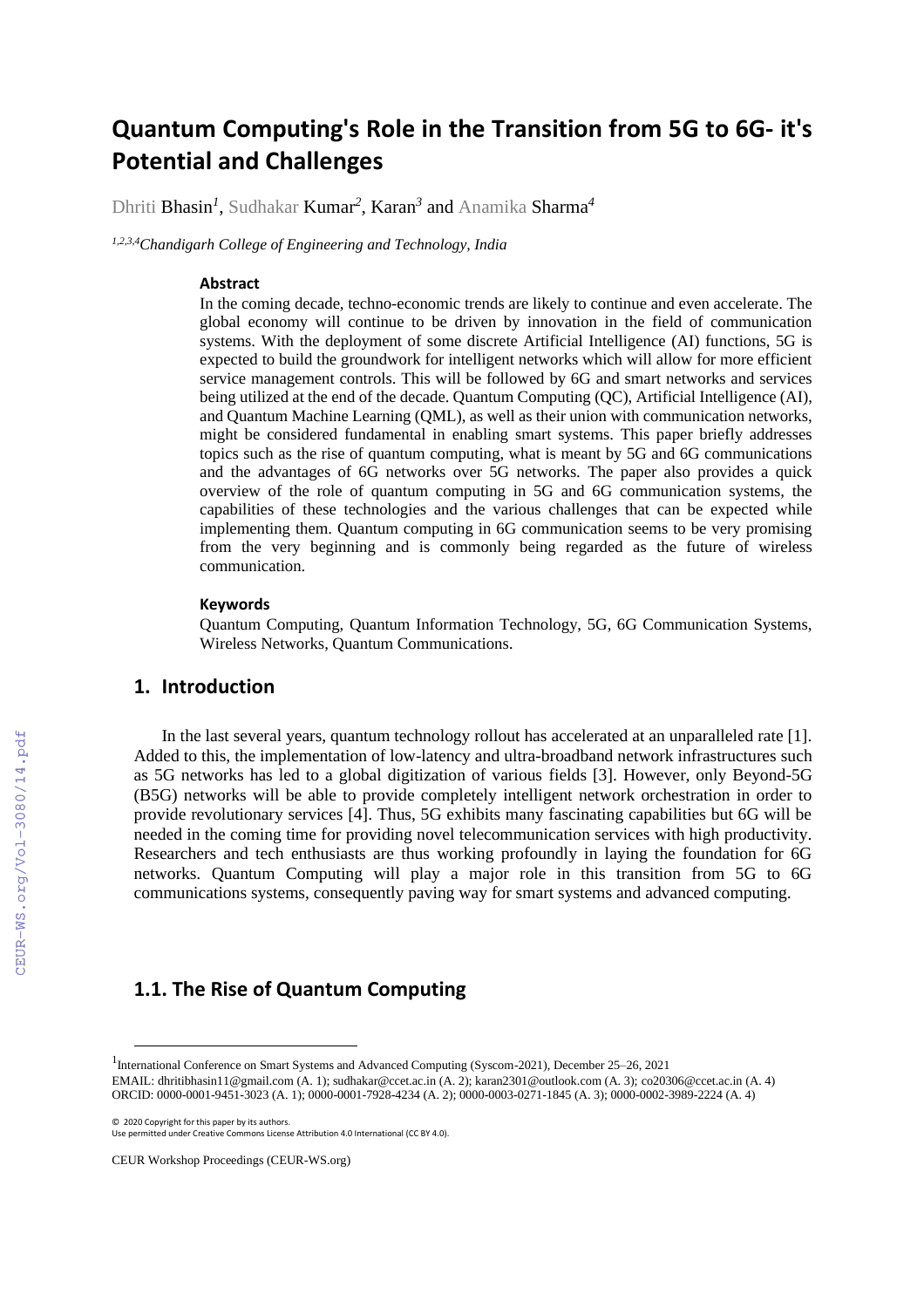Until recently, quantum computing was thought to be purely theoretical. It is now expected to assist us in overcoming some of humanity's most daunting problems, moving us forward into the future. Quantum Information Technology (QIT) and other disruptive information and communication technologies (ICT) have emerged as crucial facilitators and catalysts for a variety of new paradigms from numerous key viewpoints, including computing, communication, security, and intelligence [6,37]. Quantum computers are rapidly approaching the stage where they will be able to outperform regular computers in terms of size and dependability. Quantum computing is thought to have the potential to change the landscapes of artificial intelligence and data analytics. It will be especially critical in today's Big Data era, which necessitates the processing of massive volumes of data collected on a daily basis [9].

Quantum computing is based on quantum physics' ideas of superposition, entanglement, and quantum interference. Quantum computers are immensely powerful when compared to ordinary computers because they apply these concepts to computing in ways that allow them to handle some extremely difficult tasks. Qubits (quantum bits) are the primary unit of information in quantum computing, much as bits (classical bits) are in classical computing. A qubit can have a value of 0, 1, or a quantum superposition of 0 and 1. A classical bit or a binary digit can have only one of the two values i.e., 0 or 1 [10].



**Figure 1**: A classical bit Vs a Quantum bit (Qubit) [12]

Quantum computers exploit these benefits of quantum parallelism, which enables exponentially faster processing than classical computing and, in some cases, quantum supremacy such as in some optimization problems. Quantum Processing Units will be the name for next-generation processor units that use quantum computing (QPUs). Google's Sycamore, for example, is a QPU [6].

#### **2. Quantum Information Technology (QIT)**

Quantum Information Technology (QIT) combines two important 20th-century breakthroughs, which are: quantum physics and information technology. Quantum mechanics is one of the most precise scientific theories which encapsulates the world at its most fundamental level. At the same time computers, digital communication, and other technologies owe their existence to information technology, which has changed the way we live. Quantum Information Technology will harness quantum physics' capacity to usher in a revolutionary new era of technology [13]. The theoretical groundwork and the building blocks for quantum communications, quantum computers, quantum sensing, and quantum metrology is laid by Quantum mechanics. Quantum Computing is the computing concept built upon the principles of quantum theory like superposition and entanglement. Instead of classical bits, qubits (quantum analogue of classical bits) are used for computing. These qubits reflect the behavior of material energy at different atomic and subatomic levels and can exist in more than one state (both "0" and "1" at the same time) [14]. Quantum Computing is based on 2 principles: Superposition and Entanglement. Entanglement, for example, may be used not just for quantum communications. It may also be used for quantum sensing and quantum computation. Furthermore, quantum communications and quantum computing may complement one another and be merged to transform the traditional internet into the quantum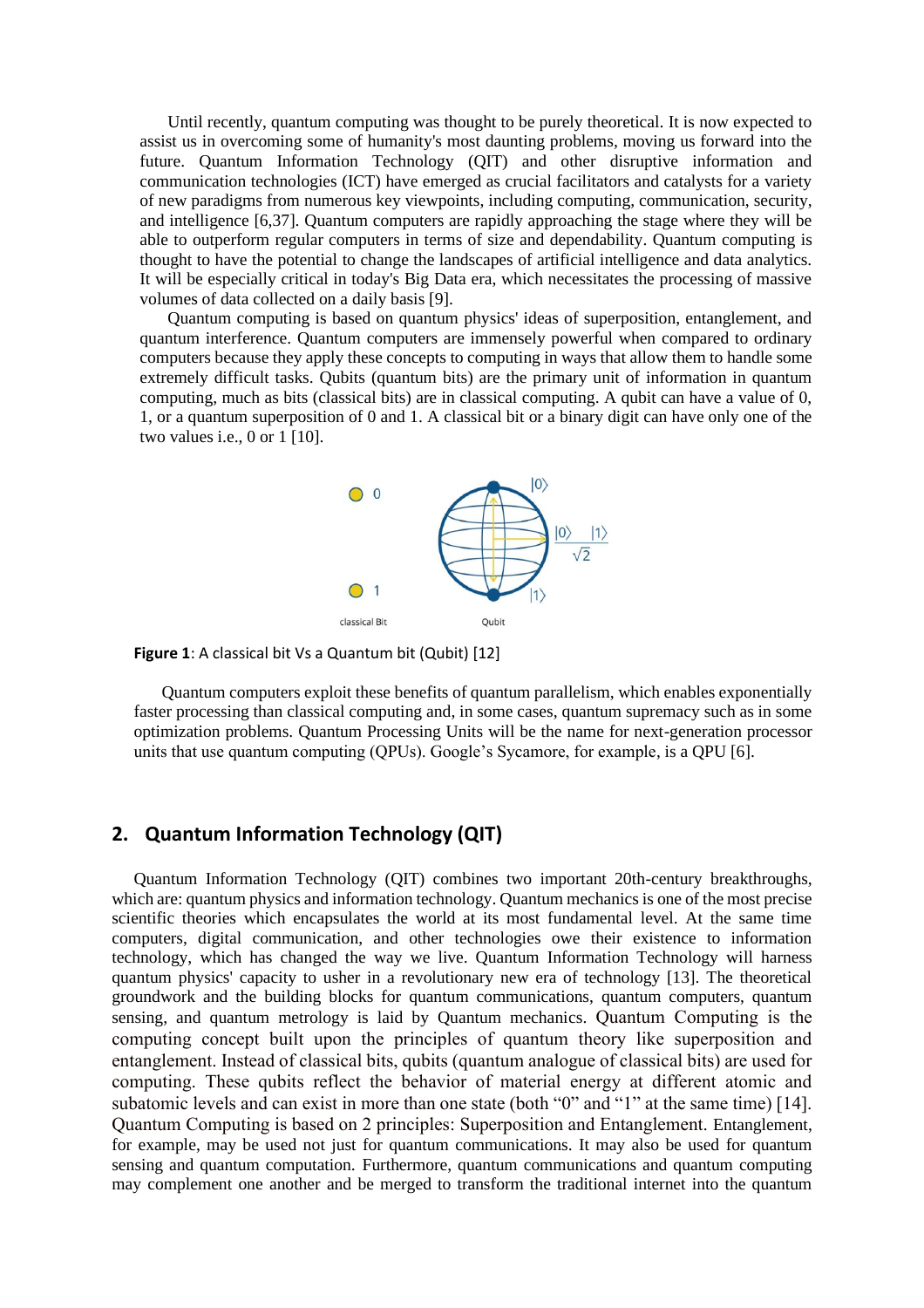internet of the future [6]. Quantum Communications is the domain of QIT aims at efficient and secure transfer of information through quantum computing. It is based on the principles of quantum mechanics, quantum information processing and quantum teleportation. The quantum cryptographic model which is developed using all these principles helps in secure transmission of qubits between 2 different quantum servers. Quantum key distribution (QKD) is the most well-known application of quantum cryptography [15]. Quantum Sensing and Metrology is domain aims at eliminating or reducing all sorts of noise produced by quantum fluctuations by using the principles of quantum physics. It involves measurement of the magnitude and direction of tiny magnetic fields and interferometric measurements of phase shifts using atomic ensembles, trapped ions, solid-state atom like systems and cold atoms. It has been proposed that qubits used for sensing quantum components and energies on the basis of their quantum states will set the foundation of new hardware for sensing and metrology [16].



**Figure 2**: QIT Domains

When contrasted to our experience of the classical or ordinary world, the characteristics that make quantum physics so strange and amazing also drive its potentially transformative implications in IT. A quantum processing unit or a multi-qubit processor allows highly parallel quantum computing. Interference among all the amplitudes in such devices might theoretically be designed to offer solutions to those problems that even the most powerful traditional supercomputers would never be able to solve in the future. Using photon qubits and digital communications, two correspondents can communicate with assured security due to the irreversibility of quantum measurement [17].

 $\overline{1}$ 

#### **3. 5G Communication**

The short name for the fifth generation, which began in the late 2010s, is 5G technology. It is built on top of the Open Wireless Architecture (OWA) It also supports WWWW (Wireless World Wide Web). The 5G mobile data transfer rate can reach 10 Gbps. It has a 1 millisecond delay. It can link up to 100x the number of devices per unit area [20].

The 5G network's reduced latency will enable new applications that take advantage of 5G's power, the internet of things (IoT), and artificial intelligence. Increased capacity on 5G networks can help reduce the impact of demand spikes, such as those that occur during sporting events and breaking news stories [20].

#### **4. 6G Communication**

The sixth generation of wireless communications is referred to as 6G. It transmits data at higher frequencies, allowing for faster sampling rates in 6G. (To convert a continuous signal to a discrete signal, the number of measurements taken is called the sampling rate.). 6G data transfer rates are in the gigabytes per second range. As a result, the amount of data that can be transferred over 6G, also known as throughput, is far higher than it was with prior wireless communication technologies. Microsecond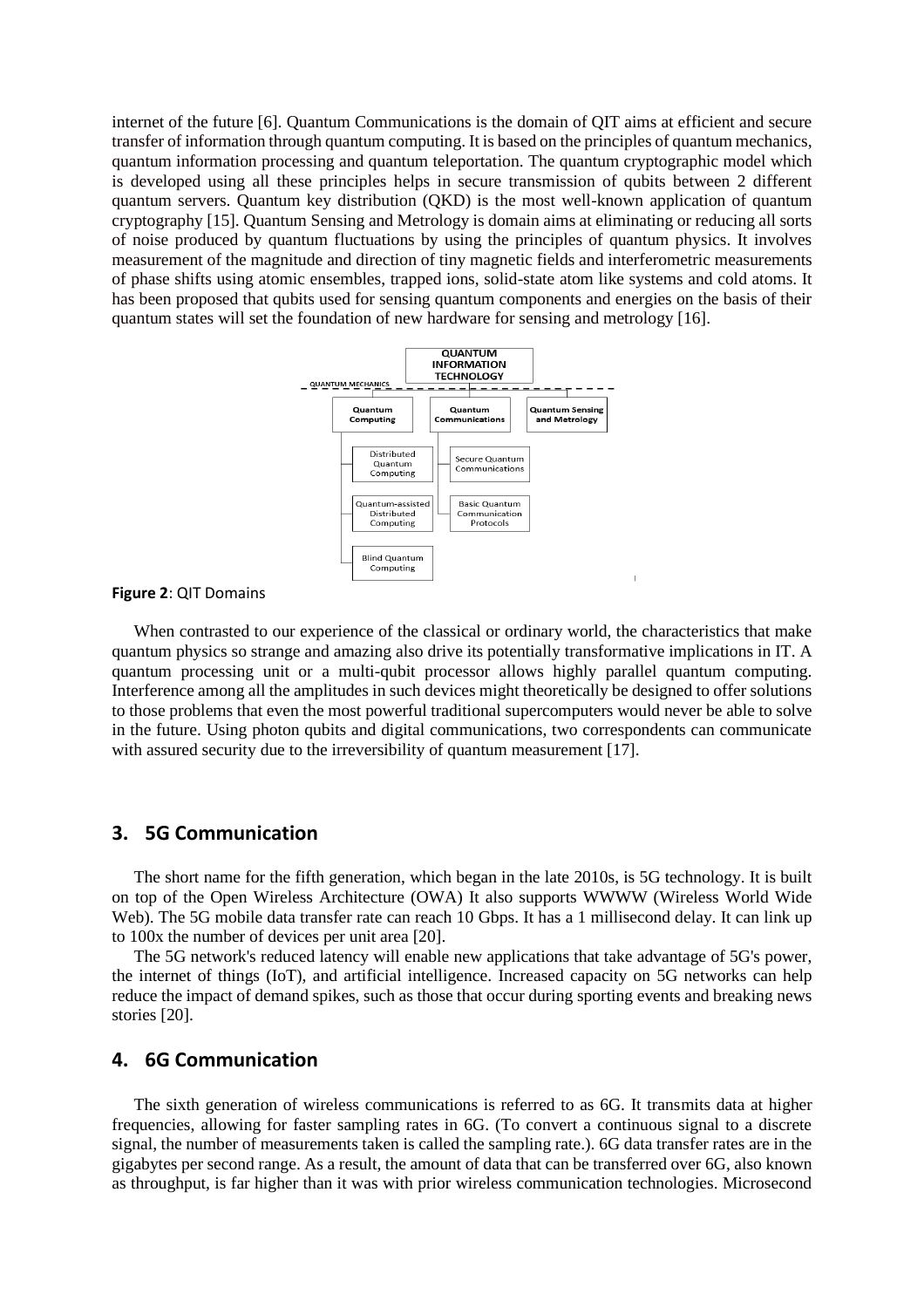latency of 6G wireless data allows communication between people to be instant and resulting in a distance of zero. A microsecond delay is 1000 times as fast as a millisecond transmission [11]. The following technologies were utilised to implement the 6d data network:

WCDMA Multiplexing (Wideband Code Division Multiple Access), UWB (Ultra White Band) Radio Technology, LTE (Long Term Evolution), 3GPP (3rd Generation Partnership Project), E-UMTS (Evolved Universal Mobile Telecommunication System), and E-EDGE (Evolved Evolutionary Data Rates for GSM (Global System for Mobile) [4].

6G cellular data is advantageous since it secures and protects mobile data. It also enables for bufferfree ultrafast streaming. 6G can also be used to play online games in real time. During gaming, 6G reduces lag significantly. 6G also aids in call forwarding to other numbers. It has smart batteries, increased storage capacity, and a high Mobile - TV resolution. 6G network technology necessitates a mobile device with a smart antenna, a high-capacity fibre optic network, and a huge internal memory [23].



**Figure 3**: Applications of 6G network

#### **5. Advantages of 6G over 5G**

Despite being 50 times faster than 5G, having a 100-fold increase in reliability, having a wider coverage area, and handling 10 times as many devices per square kilometer as 5G, the 6G network provides greater reliability than 5G by more than 100 times. By facilitating augmented/virtual reality, data analytics, imaging, location awareness, and AI machine learning, the 6G network will transform the healthcare industry. The technology uses Terahertz waves. These waves are utilized in space to achieve lossless communication between satellites. In order to get the most out of LEDs, 6G wireless relies on visible light, such as high bandwidth and lighting. The 6G network was recommended in light of the critical advantages of 6G networks above 5G networks in terms of technological advancement [23].

#### **6. Quantum Computing in 6G Communication Systems**

In the future, the progressively demanding performance fulfillment of the deployment of new technologies like may finally be triggered by emerging networks from surfaces with very large intelligence, electron-orbital angular momentum, visible light communications and cell-free technology communication. The field of quantum communication has also been picking up steam in recent years and is likely to contribute substantially towards two of the essential criteria of 6G, as it enhances data security and reliability. The inherent security of quantum entanglement, which cannot be duplicated or accessed without tampering, suggests that it is suitable for systems that use 6G and beyond [24]. Quantum communication is not the answer to all security and privacy concerns, however [38]. Many works have demonstrated the feasibility of quantum key distribution (QKD) and associated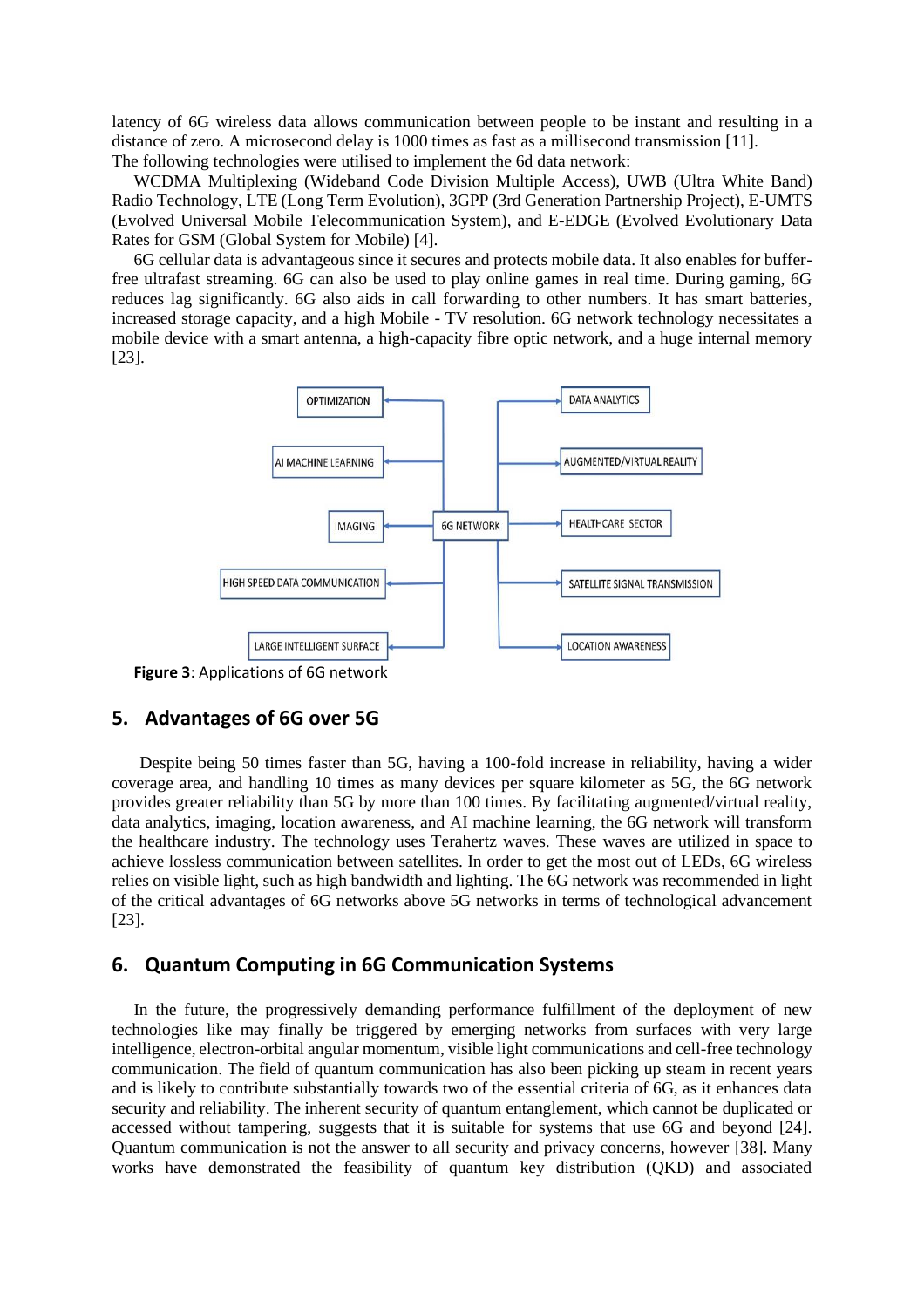protocols[32,34]. Another advantage of quantum communications is that they can be adapted to wide area communications. Even though quantum cryptography for quantum communication has advanced significantly over the past few years, long-distance quantum communication is still difficult due to the attenuation of fibers and operational errors. The current repeater concept, however, will not work for quantum communication since entanglement cannot be cloned.

## **7. Challenges Implementing 6G**

1. Lack in Infrastructural design to meet expected scale:

The use of 6G tends to be a very high use of computation prowess. 6G networks are multidimensional, high level, difficult, and reforming due to the network cluster, users desire, connection loads and the transmission of resources that are available. Thus, for wireless connection, automatic network configuration is crucial. Similarly, for motile node positioning in the event of a disaster, intelligent mobility management is crucial.

These tasks, however, require a significant amount of computational power. In addition to edge computing, federated artificial intelligence, etc. 6G will be able to resolve those difficulties. There are still challenges involved with implementing these technologies. Problems exist both in the individual technologies and in the integration of 6G.

- 2. Lack at Instrumental level of technological requirements: For implementing 6G requirements, there is no real technological solution. Even though 6G offers reassuring advancements, its technical needs are miles behind which could bring it far beyond 5G. The essential for 6G mobile communications keep increasing exponentially from 5G. Because 6G doesn't have any foundation tech, it casts doubt on the visioning process at this point[27]. Introduction of 5g has just been done recently. And the quality of experience of 5g is very limited to small areas.
- 3. Lack in means to achieve desired coverage: The 6G will require exceedingly effective and cost-efficient transmitter and receiver antennas. In order to achieve high integration, the needed radio frequency transceiver should use advanced silicon nodes, such as bulk CMOS and SiGe BiCMOS, and use carefully designed, highly effective antennas.[29] It is essential to find a new balance between RF technologies, communication, and signal processing in order to meet 6G's requirements.
- 4. Infrastructural designs for Terahertz communication: Continuous THz signals are required for 6G transmission. It is however more difficult to generate continuous THz signals, since the antenna/transmitter design is much more complicated and has stricter requirements regarding size. In addition, generating THz signals is expensive. In order for 6G to take advantage of the low-cost advantage claimed by the technology, its transmission aspect must be low cost. It is also important to note that THz signals are short-range communication signals (e.g., a few meters, which are still encountered with 5G mm Wave).
- 5. Energy Consumption and conservation for real world usage:

A sophisticated signal processing mechanism will be implemented by every piece of hardware in 6G, from intelligent systems to access points. Additionally, they must process vast quantities of Big Data, which requires high levels of processing power. 6G will have to utilize advanced technologies like AI, Edge in its network nodes, which also dissipate a considerable amount of energy, so the 6G network will also have to work on the fields of energy harvesting, charging, and conservation. Furthermore, the transmission of data also demands huge energy, as discussed.

6. Internet of Everything:

The 6G will open the possibility of IoE and which will generate huge amounts of small blocks of data. This data is retained, processed and utilized using Cloud Computing[35,39]. With the Data on Internet of Everything (DIoE), a brand-new set of will arise. Up to now, no technology has been developed that can retain, process, and utilize Exabytes of small blocks of data.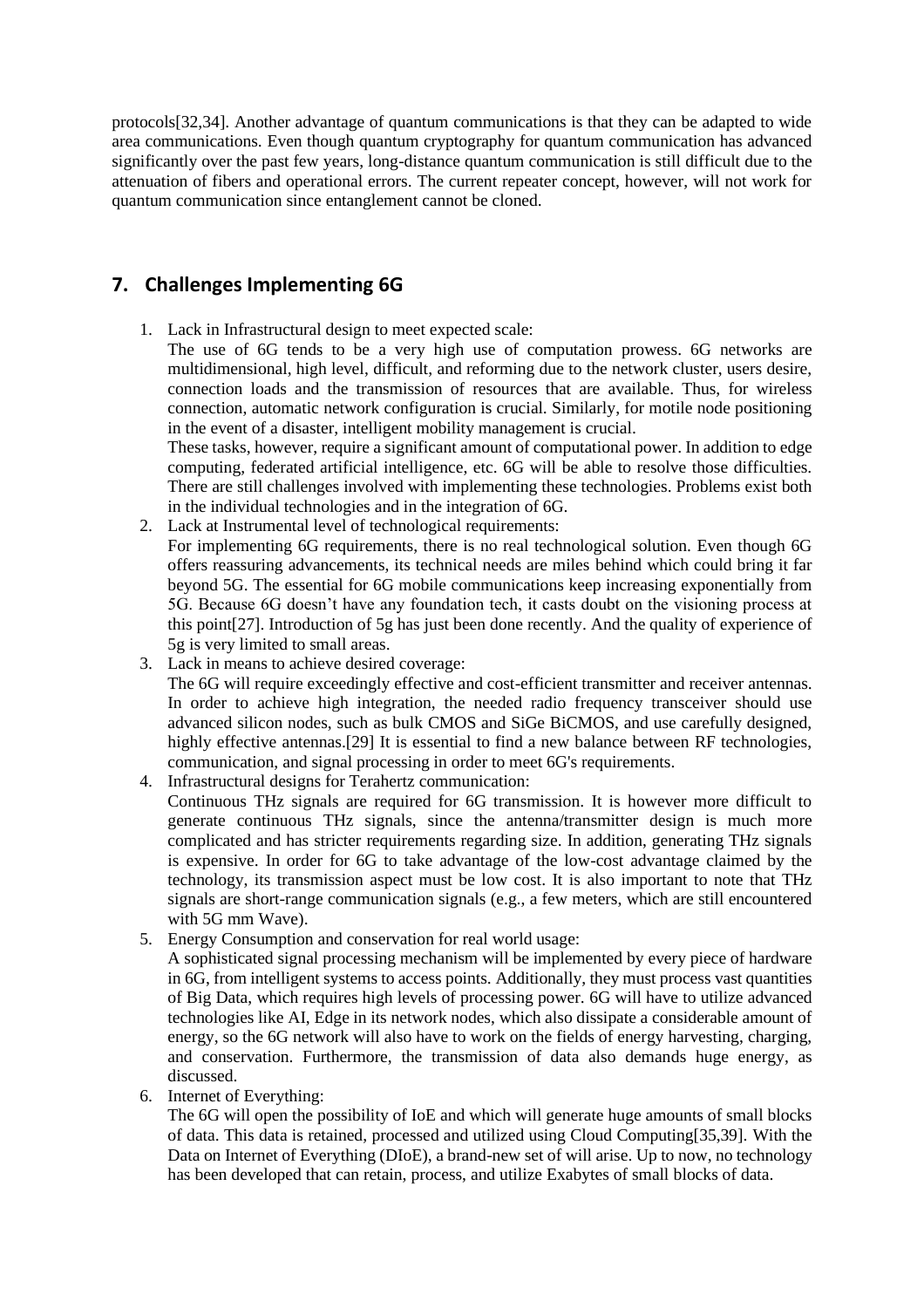- 7. Security and Privacy within Quantum realm:
	- 6G will have to have an eminent level of security, secrecy, and privacy. It is foreseen that THz communication will contribute to 6G becoming unreachable by means of eavesdropping and jamming [30]. Similarly, quantum computing has the potential of providing unbreakable security to the 6G, like, quantum cryptography for secrecy[33]. Privacy is the major concern for the individuals, peculiarly, healthcare desires a significant amount of privacy protection[38]. A Blockchain-based system can be considered for desired security, privacy, and secrecy[36]. Federated AI is another technology that increases security. Another thing to keep in mind is that 6G guarantees physical layer security. AI will be integrated into 6G to achieve this. Several researches have been done to explore this option and still in underway [31].

#### **8. Conclusion**

The authors have presented a brief review of quantum computing, quantum information technology, and 5G/ 6G communications in this study. They briefly covered the shift from 5G to 6G technology, as well as the importance of Quantum Computing in that process. This research looks at the possibilities of 6G communication technologies as well as the obstacles that come with creating and implementing them. It is reasonable to say that every generation of communication technology provides new and exciting features. High data transmission rates and reduced latency are only two of the many exciting features of 5G communication technology. However, by 2030, 5G is expected to be unable to fulfil the growing demand for wireless access. As a result, 6G technology will be required. 6G research is still in its early phases and is being closely examined. (QIT) has the potential to enhance and strengthen 6G. Over 5G, 6G is predicted to feature a combination of incremental and revolutionary advancements. In order to serve new applications and sectors such as augmented reality, AI Machine Learning, Satellite Signal Transmission, IoT, Data Analytics, and others, 6G networks must be more efficient, secure, intelligent, and autonomous. QIT has been envisioned as one of the pivotal technologies for allowing secure, efficient, intelligent networks and reliable operations.

## **9. Acknowledgements**

We wish to acknowledge the help provided by the technical and support staff of the CCET ACM Student Chapter and the Department of Computer Science & Engineering, CCET(Degree Wing), Chandigarh. We would also like to show our deep appreciation to our supervisors who helped us in the finalization of our research paper.

#### **10. References**

- [1] Laforest, M., Brown, M., Lyonnais, M., Spiller, T., & Blouin, M. (2021, October 13). 6G must be quantum. IEEE 5G World Forum (WF-5G). Retrieved November 18, 2021, from https://ieee-wf-5g.org/6g-must-be-quantum/.
- [2] Aggarwal, K., Singh, S. K., Chopra, M., & Kumar, S. (2022). Role of Social Media in the COVID-19 Pandemic: A Literature Review. In B. Gupta, D. Peraković, A. Abd El-Latif, & D. Gupta (Ed.), Data Mining Approaches for Big Data and Sentiment Analysis in Social Media (pp. 91-115). IGI Global. http://doi:10.4018/978-1-7998-8413-2.ch004
- [3] Manzalini, A. (2020). Quantum Communications in future networks and services. Quantum Reports, 2(1), 221–232. https://doi.org/10.3390/quantum2010014
- [4] Nawaz, S. J., Sharma, S. K., Wyne, S., Patwary, M. N., & Asaduzzaman, M. (2019). Quantum Machine Learning for 6G Communication Networks: State-of-the-art and vision for the future. IEEE Access, 7, 46317–46350. https://doi.org/10.1109/access.2019.2909490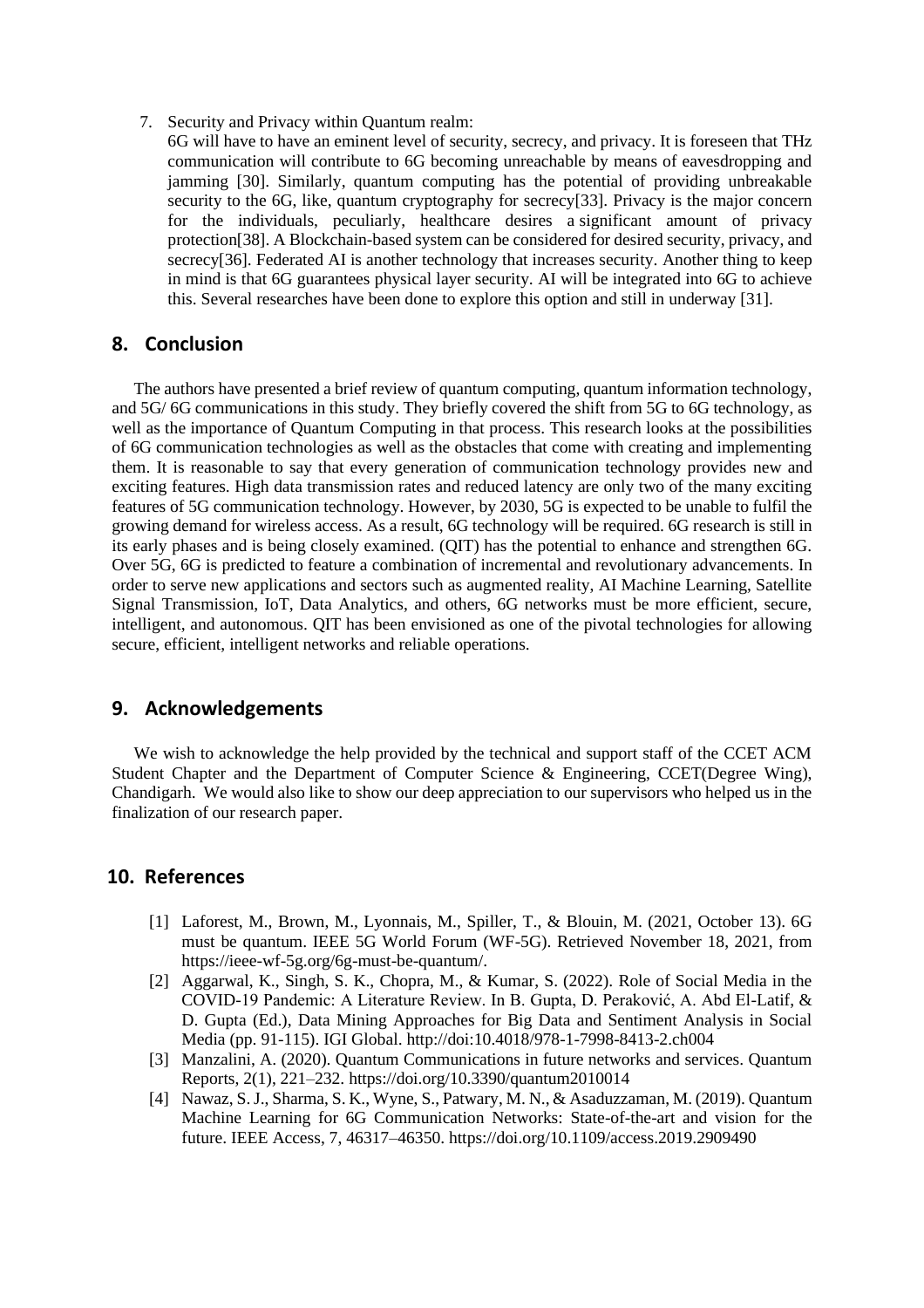- [5] Sunil Sharma, Sunil Singh, and Subhash Panja, Human Factors of Vehicle Automation, in Autonomous Driving and Advanced Driver-Assistance Systems (ADAS), Taylor & Francis Group (CRC Press), Chapter 15, 2021.
- [6] Wang, C., & Rahman, A. (2021). Quantum-enabled 6G Wireless Networks: Opportunities and challenges. https://doi.org/10.36227/techrxiv.14785737
- [7] SK Singh, RK Singh, MPS Bhatia, System level architectural synthesis & compilation technique in reconfigurable computing system, International Conference on Embedded Systems and Applications (ESA10) WORLCOMP-2010, pp 109-115, July 12-15, 2010.
- [8] Sunil Kr. Singh, R. K. Singh, M.P.S. Bhatia, SP Singh, CAD for Delay optimization of Symmetrical FPGA Architecture through Hybrid LUTs/PLAs, ACIT, Vol. 178, Page 581- 591, Springer, 2012
- [9] Cho, C.-H., Chen, C.-Y., Chen, K.-C., Huang, T.-W., Hsu, M.-C., Cao, N.-P., Zeng, B., Tan, S.-G., & Chang, C.-R. (2021, May 8). Quantum Computation: Algorithms and applications. Chinese Journal of Physics.(Retrieved November 19,2021), from https://www.sciencedirect.com/science/article/abs/pii/S0577907321001039?via%3Dihub.
- [10] Lopez, A. S. (n.d.). Understanding quantum computing azure quantum. Azure Quantum | Microsoft Docs. Retrieved November 19, 2021, from https://docs.microsoft.com/enus/azure/quantum/overview-understanding-quantum-computing.
- [11] SK Singh, K Kaur, A Aggarawal, Emerging Trends and Limitations in Technology and System of Ubiquitous Computing, International Journal of Advanced Research in Computer Science (IJARCS), 5 (7), pp 174-178, 2014.
- [12] Sciforce. (2019, February 1). The quest for quantum energies in computing. Medium. Retrieved November 19, 2021, from https://medium.com/sciforce/the-quest-for-quantumenergies-in-computing-ac40d44117c9.
- [13] What is Quantum Information Science and Technology? Institute for Quantum Computing. (2021, April 20). Retrieved November 19, 2021, from https://uwaterloo.ca/institute-forquantum-computing/quantum-101/quantum-information-science-and-technology.
- [14] Frankenfield, J. (2021, December 3). Quantum computing. Investopedia. Retrieved December 5, 2021, from [https://www.investopedia.com/terms/q/quantum-computing.asp.](https://www.investopedia.com/terms/q/quantum-computing.asp)
- [15] Quantum Communication. PicoQuant. (n.d.). Retrieved December 5, 2021, from https://www.picoquant.com/applications/category/quantum-optics/quantumcommunication.
- [16] Finley, J., & Weig, E. (n.d.). *Quantum Metrology & Sensing*. MCQST. Retrieved December 5, 2021, from https://www.mcqst.de/research/quantum-metrology-andsensing/.
- [17] Spiller, T. P. (2003, January 15). Quantum Information Technology. Materials Today. Retrieved November 19, 2021, from https://www.sciencedirect.com/science/article/pii/S1369702103001305.
- [18] SK Singh, RK Singh, MPS Bhatia, Performance evaluation of hybrid reconfigurable computing architecture over symmetrical FPGAs, International Journal of Embedded Systems and Applications 2 (3), 107-116, 2012.
- [19] R Madan, SK Singh, N Jain, Signal filtering using discrete wavelet transform, International journal of recent trends in engineering 2 (3), 96, 2009
- [20] Emerging 5G networks feature lower latency, higher capacity. (n.d.). Benefits of 5G technology: 5G features and advantages. Intel. Retrieved November 19, 2021, from https://www.intel.com/content/www/us/en/wireless-network/5g-benefits-features.html.
- [21] RF Wireless World. Advantages of 6G wireless | disadvantages of 6G wireless. (n.d.). Retrieved November 19, 2021, from https://www.rfwirelessworld.com/Terminology/Advantages-and-Disadvantages-of-6G-Wireless-Technology.html.
- [22] Sudhakar Kumar, Sunil Kr Singh, Naveen Aggarwal, Kriti Aggarwal, Evaluation of automatic parallelization algorithms to minimize speculative parallelism overheads: An experiment, pp 1517-1528, 2021 Journal of Discrete Mathematical Sciences and Cryptography, Volume 24, Issue 5, Taylor & Francis, (2021)